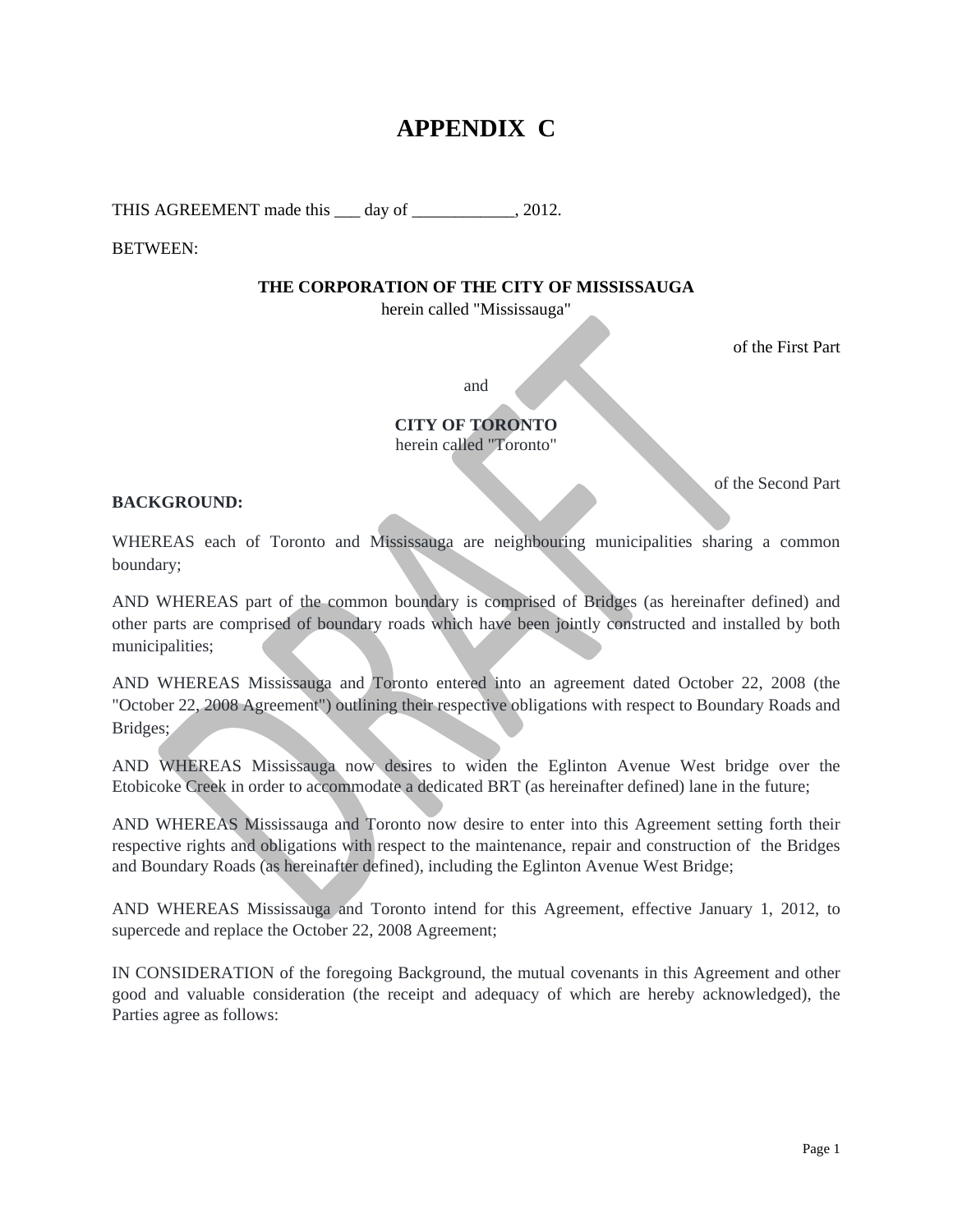### **ARTICLE I INTERPRETATION**

**1.1 Definitions:** In this Agreement, except where the context or subject matter is inconsistent therewith, the following terms shall have the following meanings:

**"Applicable Laws"** means all statutes, regulations, codes, by-laws, ordinances, orders and requirements, whether federal, provincial, municipal or by any other governmental authority, commission, board, agency department or regulatory body having jurisdiction, which apply to the subject matter or matters of this Agreement, including the *Bridges Act,* R.S.O. 1990, c.B.l2 and the *Public Transportation and Highway Improvement Act,* R.S.O. 1990, c.P .50;

**"Boulevard Surface"** means the non-structural hard surface of the Bridges and Boundary Roads required for the passage of pedestrians and vehicles, and includes paved surface, curbs, gutters, culverts, catch basins, storm sewer pipes, storm sewer drains, sidewalks, medians, guide rails, signage, and line markings; the contract of the contract of the contract of the contract of the contract of the contract of the contract of the contract of the contract of the contract of the contract of the contract of the contract of the

**"Boulevard Surface Maintenance"** means the continuous, diligent and ongoing maintenance and repair of all Boulevard Surface components situated on the Bridges and Boundary Roads, including pothole patching, crack sealing, depression/settlement repairs, sidewalk patching, guiderail, catch basin and storm sewer drain clean out, line painting, snow plowing, snow removal, sanding and road washing;

**"Boundary Road"** means any one or more of: a) the road surface of the bridge installations over the Etobicoke Creek along east-west arterial roads comprising Lakeshore Road, Dundas Street, Bloor Street West, and Burnhamthorpe Road, which are situated within both Toronto and Mississauga and cross that part of the common boundary comprised of Etobicoke Creek; b) the portion of Renforth Drive situated in Toronto from a point approximately 145 metres north of Eglinton Avenue West along the boundary line to a point 900 metres further north thereof; c) Matheson Boulevard from Eglinton Avenue West to a point 375 metres further west thereof; and d) the portion of Eglinton Avenue West which is a part of the common boundary between Mississauga and Toronto and which shall include the Eglinton Bridge. The Boundary Roads and Bridges are shown in Appendix 1;

**"Bridge"** means the bridge structure which accommodates the crossing of a Boundary Road over that part of the common boundary between Mississauga and Toronto comprised of the Etobicoke Creek, including the embankment abutments, approach slabs, bridge deck, main structural frame, structural piers, foundations and footings and structural suspension, bearing and expansion joints, and the Boulevard Surface situated on the Bridge, shown in Appendix 1;

**"BRT"** means the Mississauga bus rapid transit;

**"Business Day"** means any day other than a Saturday, Sunday or statutory or civic holiday;

**"Capital Improvements"** means the work done to create or upgrade the road structure, including road and/or structure, widening, intersection improvements, lighting conduits, installation of medians, boulevard and sidewalk improvement and/or turning lanes;

**"Eglinton Bridge"** means the Eglinton Avenue West bridge over the Etobicoke Creek;

**"Inspection"** means careful examination of the bridge structure and the local area surrounding it, by checking for erosion problems, element defects, and testing the condition and performance of those elements against established standards for the purpose of ascertaining whether the structure is safe and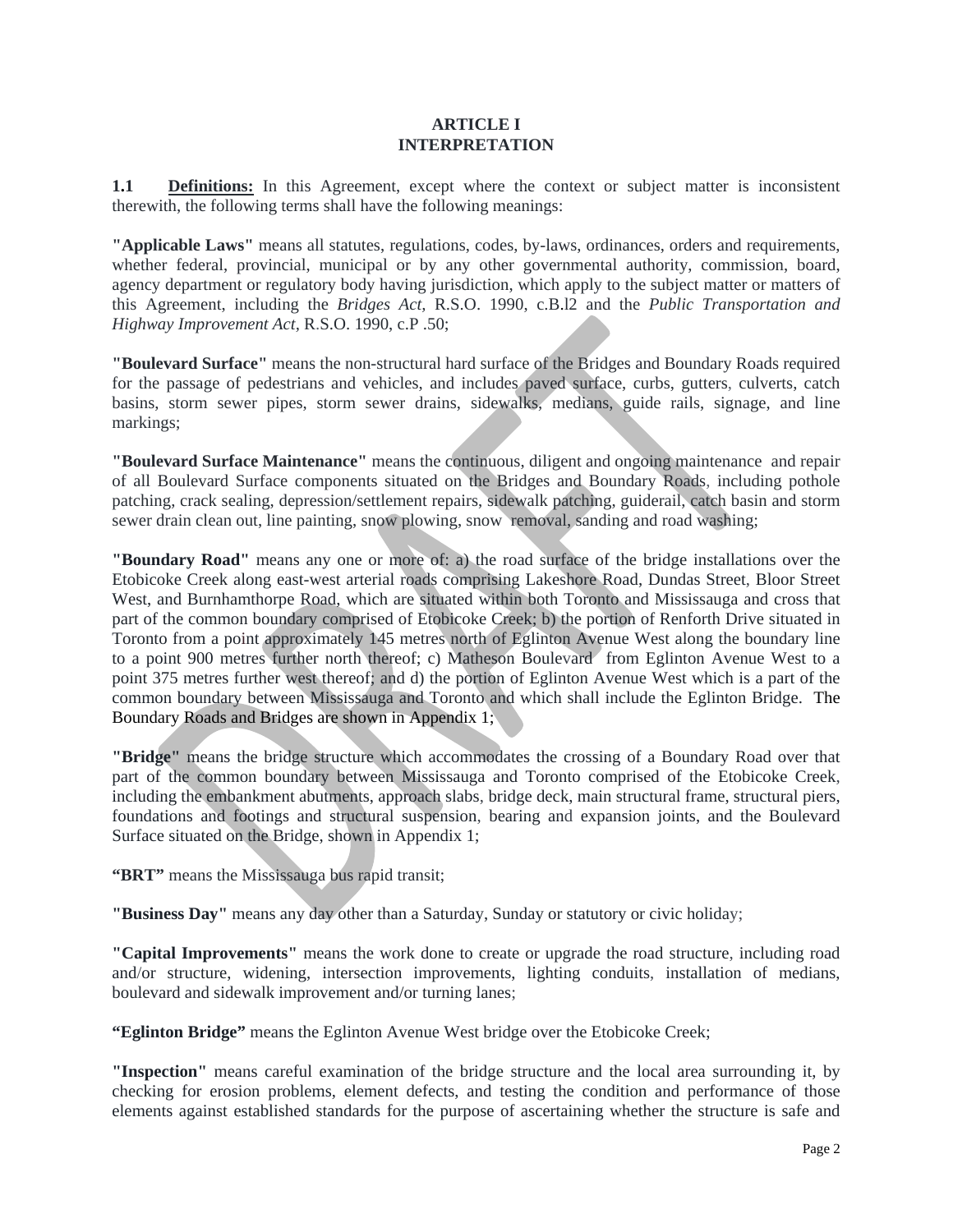sound for public use or whether repairs are needed to make it so;

**"Loss" or "Losses"** means any and all liabilities, charges, cost, direct or indirect damages (including punitive damages), loss of profits, consequential damages, incidental damages, special damages, losses or expenses (including without limitation, court costs, arbitration fees, penalties, fines, amounts paid in settlement of claims and reasonable legal fees and expenses of investigation);

**"Party"** means either Mississauga or Toronto and **"Parties"** means both of them, and in the case of any indemnity provision herein, the terms Mississauga or Toronto shall be deemed to include all councillors, elected officials, officers, employees or agents of the Party to be indemnified;

**"Person"** includes an individual, corporation, partnership, joint venture, trust, unincorporated organization, the Crown or any agency or instrumentality thereof or any other entity recognized by law;

**"Structural Maintenance"** means the continuous, diligent and ongoing maintenance and repair of all structural components of a Bridge that ensures good state of repair and safe usage, in compliance with all Applicable Laws, including Inspections and all required alterations, replacements, modifications or upgrades to the structural components of the Bridge.

- 1.2 **Headings and Index:** The division of this Agreement into articles, sections, subsections and schedules and the insertion of headings are for convenience of reference only and shall not affect the construction or interpretation of this Agreement. The articles, section, subsection and schedule headings in this Agreement are not intended to be full or precise descriptions of the text to which they refer and should not be considered part of this Agreement
- 1.3 **Extended Meanings:** The words expressed in the singular include the plural and vice versa and
- words in one gender include all genders.<br>
1.4 **Entire Agreement:** This Agreement constitutes the entire agreement between the Parties pertaining to the subject matter hereof and supersedes all prior agreements, understandings, negotiations and discussions whether oral or written of the parties pertaining to such subject matter. There are no warranties, representations or other agreements between the Parties in connection with the subject matter hereof except those specifically set out herein. The execution of this Agreement has not been induced by nor do any of the Parties rely upon or regard as material any representations not included in this Agreement. No supplement, modification or waiver of this Agreement shall be binding unless executed, in writing, by the Party to be bound thereby. A waiver of any of the provisions of this Agreement shall not be deemed nor shall constitute a waiver of any other provision whether or not similar nor shall such waiver constitute a continuing waiver unless otherwise expressly provided.
- 1.5 **Governing Law:** This Agreement shall be governed by and construed in accordancewith the laws of the Province of Ontario and the federal laws of Canada applicable therein.
- 1.6 **Currency:** Unless otherwise indicated, all dollar amounts referred to in this Agreement are in Canadian funds.
- 1.7 **Invalidity:** If any of the provisions contained in this Agreement are found by a court of competent jurisdiction to be invalid, illegal or unenforceable in any respect, the validity, legality or enforceability of the remaining provisions contained herein shall not be in any way affected or impaired thereby.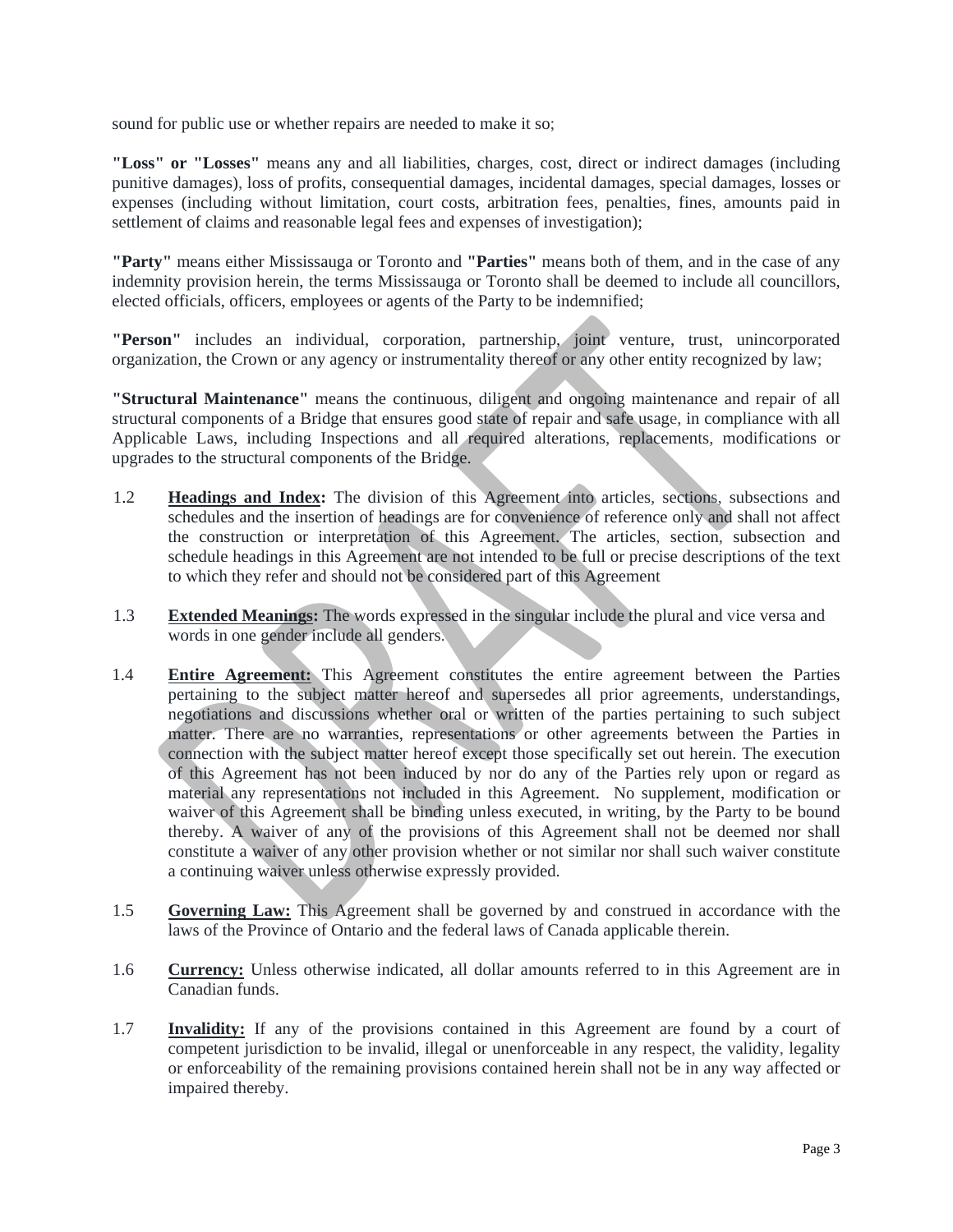#### **ARTICLE II MAINTENANCE BY TORONTO**

- 2.1 **Maintenance:** Except as otherwise provided in this Agreement, Toronto shall be responsible for the performance and implementation of all Structural Maintenance and Boulevard Surface Maintenance required to be performed under all Applicable Laws with respect to the structural components of the Bridges and Boundary Roads. Except for the construction of the expansion of the Eglinton Bridge where Mississauga will carry out the capital activity with consent from Toronto as set out in Article IV, on a case by case basis, with the consent in writing of both Parties, Toronto shall also be responsible for the performance and implementation of all Capital Improvements required for all structural and boulevard surface of the Bridges and Boundary Roads.
- 2.2 **Cost Sharing:** Except for any work done on Eglinton Avenue West and Renforth Drive, the actual costs and expenses incurred by Toronto with respect to the Boulevard Surface Maintenance and Structural Maintenance work as well as the agreed upon costs of Capital Improvements of the Bridges and Boundary Roads in accordance with Section 2.1 shall be shared equally as between Toronto and Mississauga (50% each). Mississauga shall pay to Toronto commencing in 2012 in accordance with section 9.2 of this Agreement the sum of \$\_\_\_\_\_, based on 50% of the average cost of maintaining each of five bridges annually for Boulevard Surface Maintenance, average cost of maintaining each of five bridges annually for Boulevard Surface Maintenance,<br>Structural Maintenance (excluding subsurface maintenance) and facility maintenance purposes.<br>The costs shall be reviewed and revi Agreement in order to reflect the actual costs incurred. Capital Improvement related payments will be made by Mississauga to Toronto in accordance with section 9.2 of this Agreement, on a case by case basis, based on 50% of incurred costs for work that has been approved or work that is necessary for the proper operation and maintenance of the Bridge or Boundary Road.
- 2.3 **Cost Sharing for Structural Maintenance over \$50,000.00:** Except for any work done on Eglinton Avenue West and Renforth Drive, should 50% of the cost for any Structural Maintenance required to be performed on a Bridge or Boundary Road exceed \$50,000.00, Toronto shall not perform such Structural Maintenance without prior written consent from Mississauga. If Mississauga withholds consent and Toronto is of the opinion that the work is needed, Toronto may proceed with the work at its own cost, and the issue of the necessity of the work shall be referred for resolution in accordance with section 9.1 of this Agreement. If the work is determined to be necessary, within 30 days of such determination, Mississauga shall pay to Toronto its 50% contribution for the work. 2.4 **Eglinton Avenue West:**

2.4.1 In addition to section 2.1, Toronto shall be responsible for all Capital Improvements and Surface Maintenance on Eglinton Avenue West that forms part of the common boundary between Toronto and Mississauga, which includes Eglinton Avenue West road from the easterly limit of the Eglinton Bridge to Renforth Drive. Notwithstanding the foregoing, the maintenance obligationsfor the Eglinton Bridge shall be in accordance with Article IV.

2.4.2 Commencing in 2012, Mississauga will pay to Toronto 50% of the costs of the maintenance work to be performed by Toronto under this Article II. Based on current average unit costs of key activities (asphalt repairs, sweeping, ploughing, salting and winter standby) as experienced by Toronto and based on the City's established frequencies, Mississauga's share at the commencement of the term of the Agreement will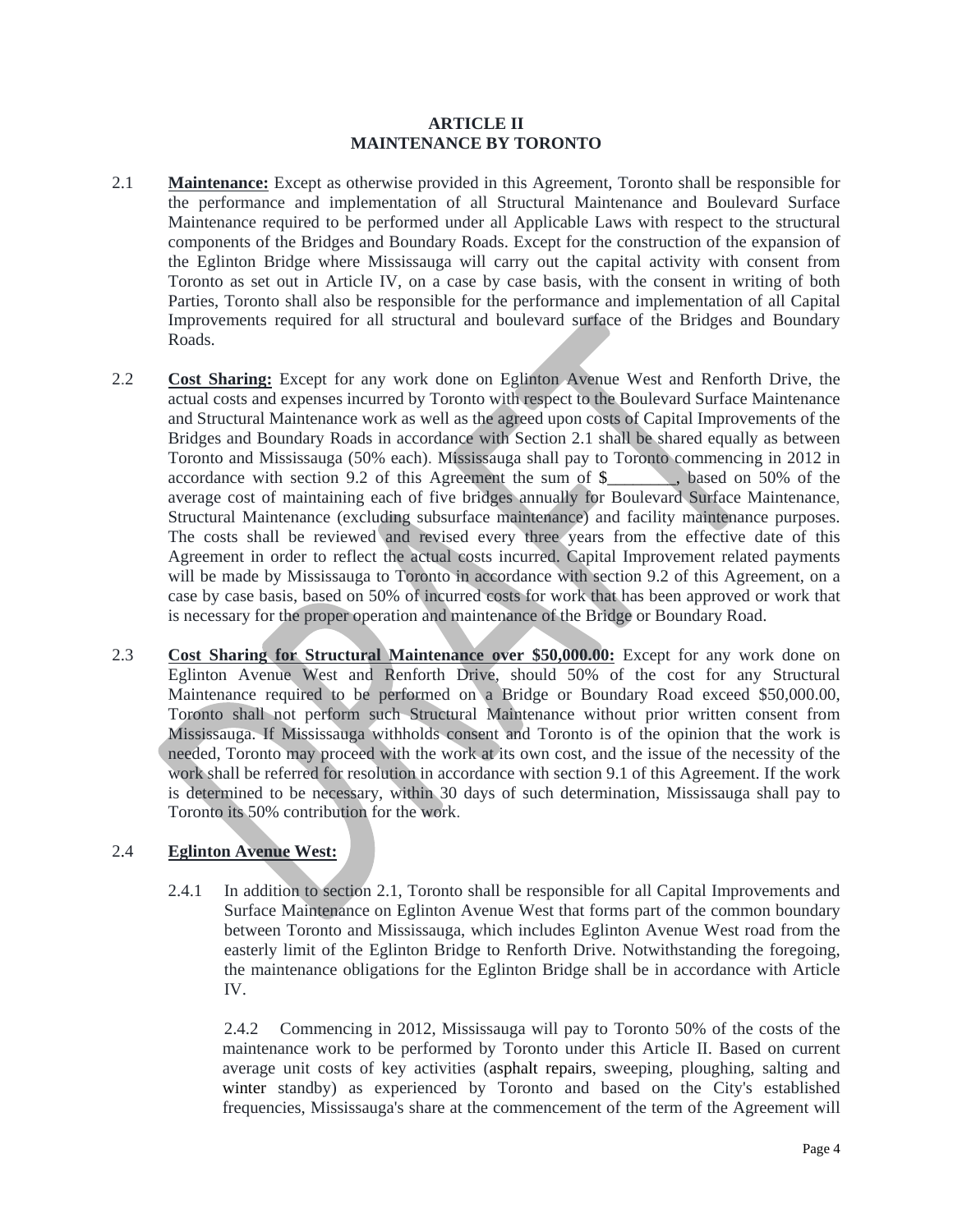be \$\_\_\_\_\_\_\_\_\_ per year. Such work will be undertaken without prior written consent from Mississauga. If Mississauga withholds consent and Toronto is of the opinion that the work is needed, Toronto can proceed with the repairs at its own cost while the matter is referred for resolution in accordance with Section 9.1 of this Agreement. If the work is determined to be necessary, within 30 days of such determination, Mississauga shall pay to Toronto its contribution for the work in accordance with section 2.4.2. 2.5 **Renforth Drive:**

- 2.5.1 In addition to section 2.1, Toronto shall be responsible for all the work related to Structural Maintenance and Boulevard Surface Maintenance on Renforth Drive that forms part of the Boundary Roads as defined in section 1.1. In addition, Toronto shall be responsible for the performance and implementation of Capital Improvements on Renforth Drive. However, Mississauga shall pay to Toronto 50% of the costs of all such work. Commencing in 2012, Mississauga will pay to Toronto 50% of the costs of the maintenance work to be performed by Toronto. Based on current average unit costs of key activities (asphalt repairs, sweeping, ploughing, salting and standby) as experienced by Toronto and based on Toronto's established frequencies, Mississauga's initial share will be \$\_\_\_\_\_\_\_\_\_ per year. Such costs will be revised every three years from the effective date of this Agreement to reflect real costs incurred. Toronto shall submit to Mississauga a breakdown of any required capital work to be done and the costs of such work in reasonable and sufficient detail prior to the work being done. No Capital Improvements shall be undertaken without prior written consent from Mississauga. If Mississauga withholds consent and Toronto is of the opinion that the work is needed, Toronto can proceed with the repairs at its own cost while the matter is referred for resolution in accordance with section 9.1. If the work is determined to be necessary, within 30 days of such determination, Mississauga shall pay to Toronto its contribution for the work in accordance with section 2.5.1.
- for the work in accordance with section 2.5.1.<br>2.6 **Traffic Signals:** Without limiting the generality of Toronto's maintenance obligations under this Agreement, Toronto shall be responsible for the maintenance and operations of the traffic signals at the following locations at its own cost:
	- a) Eglinton Avenue at Spectrum Way/Rakely Court;
	- b) Eglinton Avenue at Satellite Drive;
	- c) Eglinton Avenue at Orbitor Drive/Centennial Park Boulevard;
	- d) Eglinton Avenue at Explorer Drive;
	- e) Eglinton Avenue at Commerce Boulevard; and
	- f) Eglinton Avenue at Renforth Drive.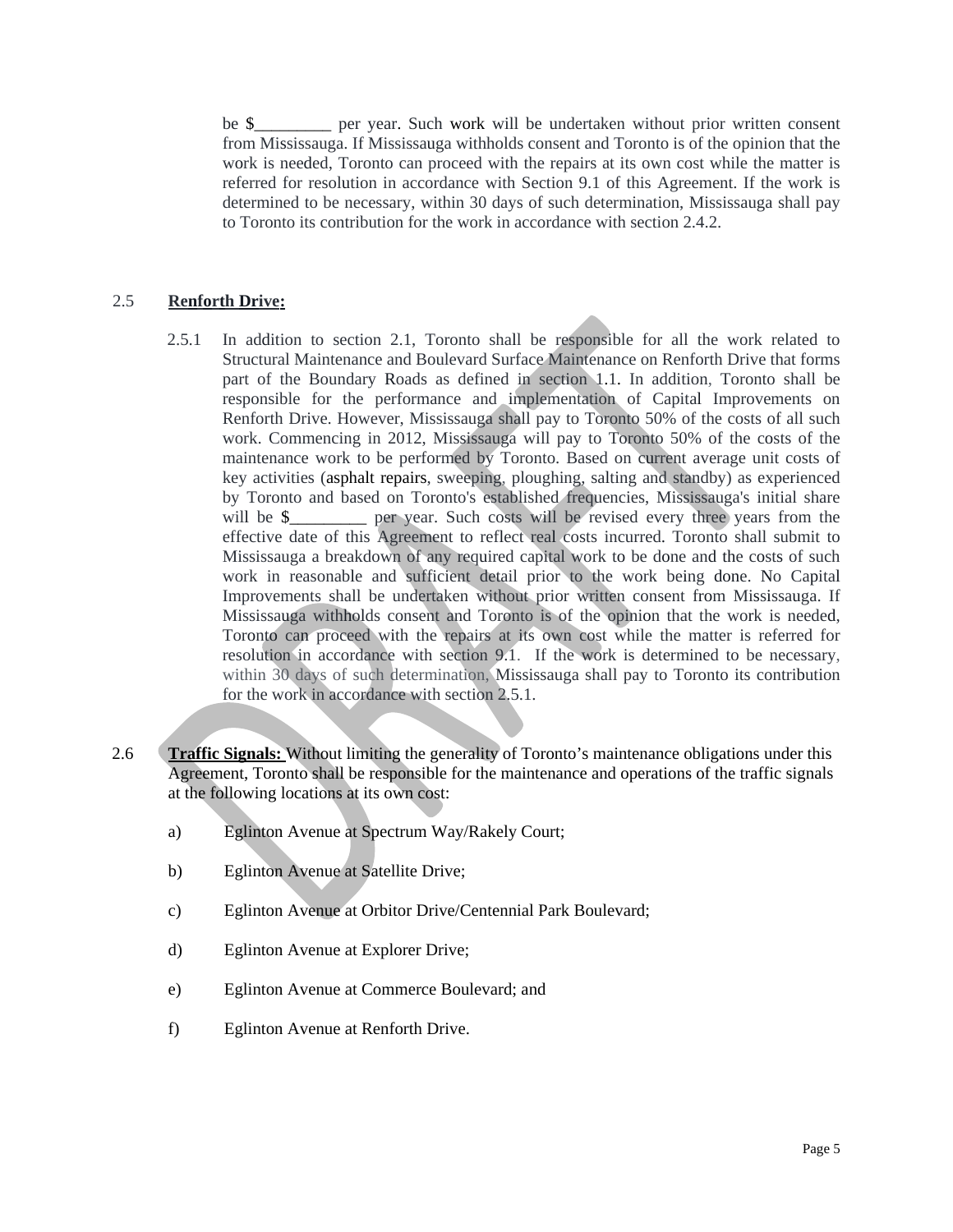- 2.7 **Energy Costs:** With the exception of Matheson Boulevard, Toronto and Mississauga shall be responsible for the energy cost of all streetlighting located along the Boundary Roads, which includes the Eglinton Avenue West road from the easterly limit of the Eglinton Bridge to Renforth Drive. For greater clarity, Mississauga shall be fully responsible for the maintenance of only those streetlights that are energized by Enersource Mississauga. However, the energy cost of all streetlighting shall be shared between the Parties at 50% each. For any energy cost that each of the Parties incur and that is within the responsibility of the other Party, the Party incurring the cost may issue an invoice to the other Party for reimbursement and the other Party shall pay the Party incurring the cost within thirty days of receipt of such invoice. Any such chargebacks shall be at cost without any additional administrative fee.
- 2.8 **Emergency Work:** Despite anything in this Agreement to the contrary, if there is any emergency structural work that impacts user or community safety, if the work does not exceed \$50,000.00, Toronto can carry out the necessary corrective action by providing 48 hours notice to Mississauga and Mississauga shall pay to Toronto 50% of the cost of the work but, if in relation to Eglinton Bridge, Mississauga shall pay to Toronto two-thirds of the cost of the work.

### **ARTICLE III MAINTENANCE BY MISSISSAUGA**

#### 3.1 **Matheson Boulevard:**

- 3.1.1 Mississauga shall be responsible for all the work costs, expenses and the performance and implementation of Capital Improvements, Structural Maintenance and Boulevard Surface Maintenance of the portion of Matheson Boulevard that forms the Boundary Road as defined in section 1.1. At the beginning of each year, Toronto will pay Mississauga an amount equal to 50% of the cost of the facility maintenance work to be performed.
- 3.1.2 Before performing any Capital Improvements, Mississauga shall secure Toronto's approval in writing. If Toronto withholds consent and Mississauga is of the opinion that the work is needed, Mississauga can proceed with the repairs at its own cost while the matter is referred for resolution in accordance with section 9.1. If the work is determined to be necessary, Toronto shall pay its contribution for the work in accordance with section 3.1.1.
- 3.1.3 Notwithstanding its maintenance obligations under this section 3.1, Mississauga is not responsible for the maintenance or energy cost of any streetlighting along Matheson Boulevard that forms the Boundary Road.
- 3.2 **Curve Warning Flasher at Renforth Drive ramp:** Mississauga shall be responsible entirely at its own cost – for the maintenance and operation of the curve warning flasher at the Renforth Drive ramp to Matheson Boulevard East which is located approximately 290 m east of the center line of the Commerce Boulevard and Matheson Boulevard East intersection on the north side.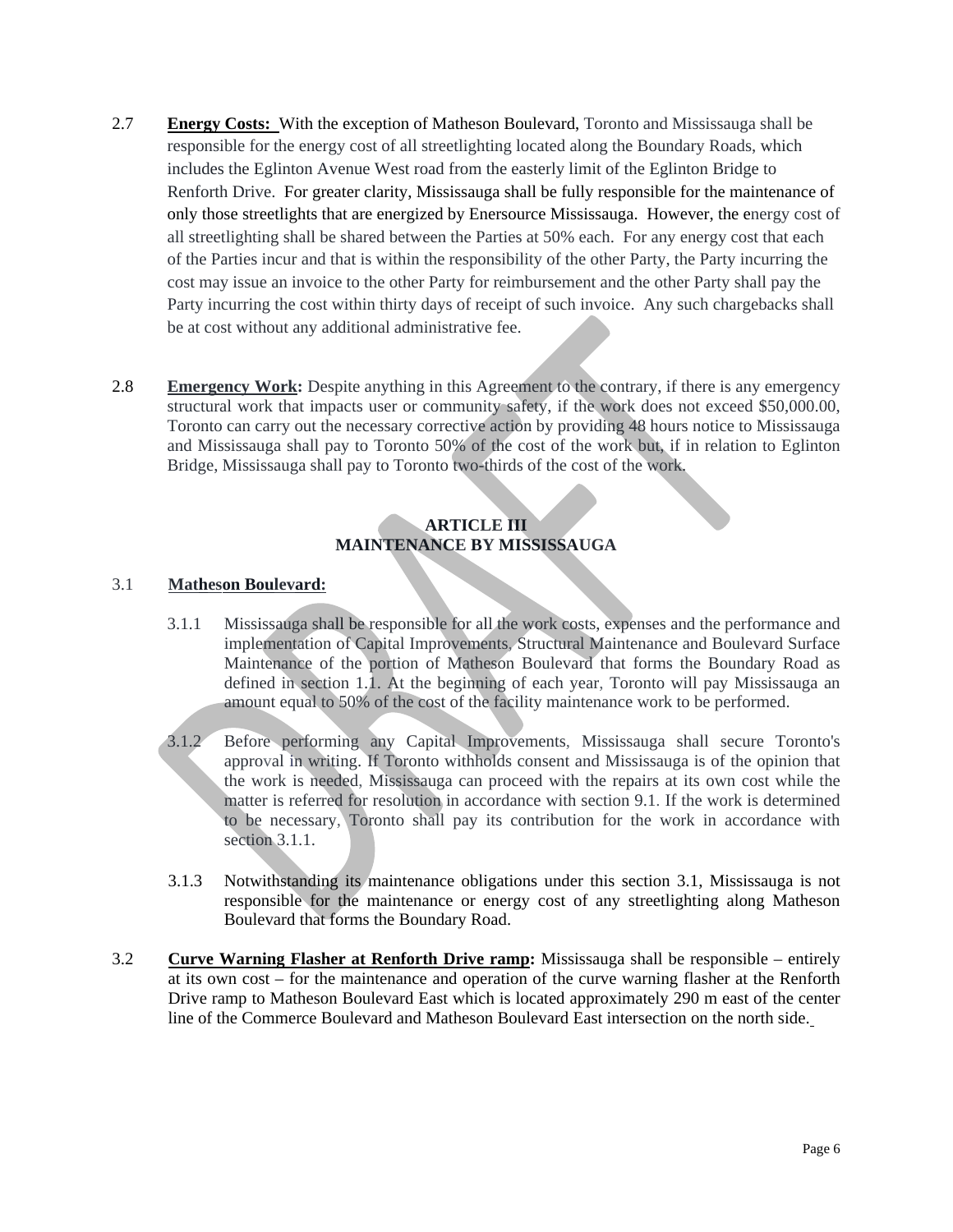#### **ARTICLE IV EGLINTON BRIDGE**

- 4.1 **Widening the Eglinton Bridge:** Mississauga wishes to widen the northern side of the Eglinton Bridge by adding a cantilevered section along the full length in order to accommodate BRT lanes as shown in Appendix 3. Mississauga will also assume full responsibility for the construction of said facility and all associated costs. Construction approvals shall be obtained by Mississauga from Toronto for the final bridge design and Missississauga shall make application to Toronto for any necessary permits in accordance with Toronto's permitting process.
- 4.2 **Boulevard Surface Maintenance:** The bridge surface boulevard will be comprised of two components: the BRT lanes and the general purpose traffic lanes. Mississauga shall be responsible for all Boulevard Surface Maintenance within the limits of the BRT lanes at its own expense. Toronto will be responsible for all Boulevard Surface Maintenance for the remaining portions of the Bridge and the costs for the Boulevard Surface Maintenance for such remaining portions shall be shared equally between Toronto and Mississauga (50% each). Mississauga shall reimburse Toronto for such Surface Maintenance costs.
- 4.3 **Structural Maintenance:** Toronto shall be responsible for all Structural Maintenance of the Eglinton Bridge. Toronto will be financially responsible for one-third of the cost and Mississauga shall compensate Toronto for two-thirds of the incurred costs and Mississauga shall reimburse Toronto for such Structural Maintenance costs. This is based on the fact that Mississauga will be using four lanes (two for BRT and two for general traffic) and Toronto two lanes for general traffic. For any capital work exceeding \$50,000.00, Toronto shall not perform such Structural Maintenance without prior written consent from Mississauga. If Mississauga withholds consent and Toronto is of the opinion that the work is needed, Toronto may proceed with the work at its own cost, and the issue of the necessity of the work shall be referred for resolution in accordance with section 9.1. If the work is determined to be necessary, within 30 days of such determination, Mississauga shall pay to Toronto its contribution for the work in accordance with section 4.3.

# **ARTICLE V Traffic Control and Enforcement**

- 5.1 **Matheson Boulevard:** Mississauga shall be responsible for investigating and monitoring speed of traffic, analysing the information and evaluating it to propose speed changes on the portion of Matheson Boulevard between Renforth Drive and Eglinton Avenue West. Mississauga will seek Toronto's approval before implementing any changes. If Toronto withholds consent and Mississauga is of the opinion that the change is needed, the matter will be referred for resolution
- in accordance with section 9.1.<br>5.2 **Eglinton Avenue West:** Toronto shall be responsible for investigating and monitoring speed of traffic, analysing the information and evaluating it to propose speed changes on the portion of Eglinton Avenue West between Renforth Drive and Etobicoke Creek. Toronto will seek Mississauga's approval before implementing any changes. If Mississauga withholds consent and Toronto is of the opinion that the change is needed, the matter will be referred for resolution in
- accordance with section 9.1.<br>5.3 **Renforth Drive:** Toronto shall be responsible for investigating and monitoring speed of traffic, analysing the information and evaluating it to propose speed changes on the portion of Renforth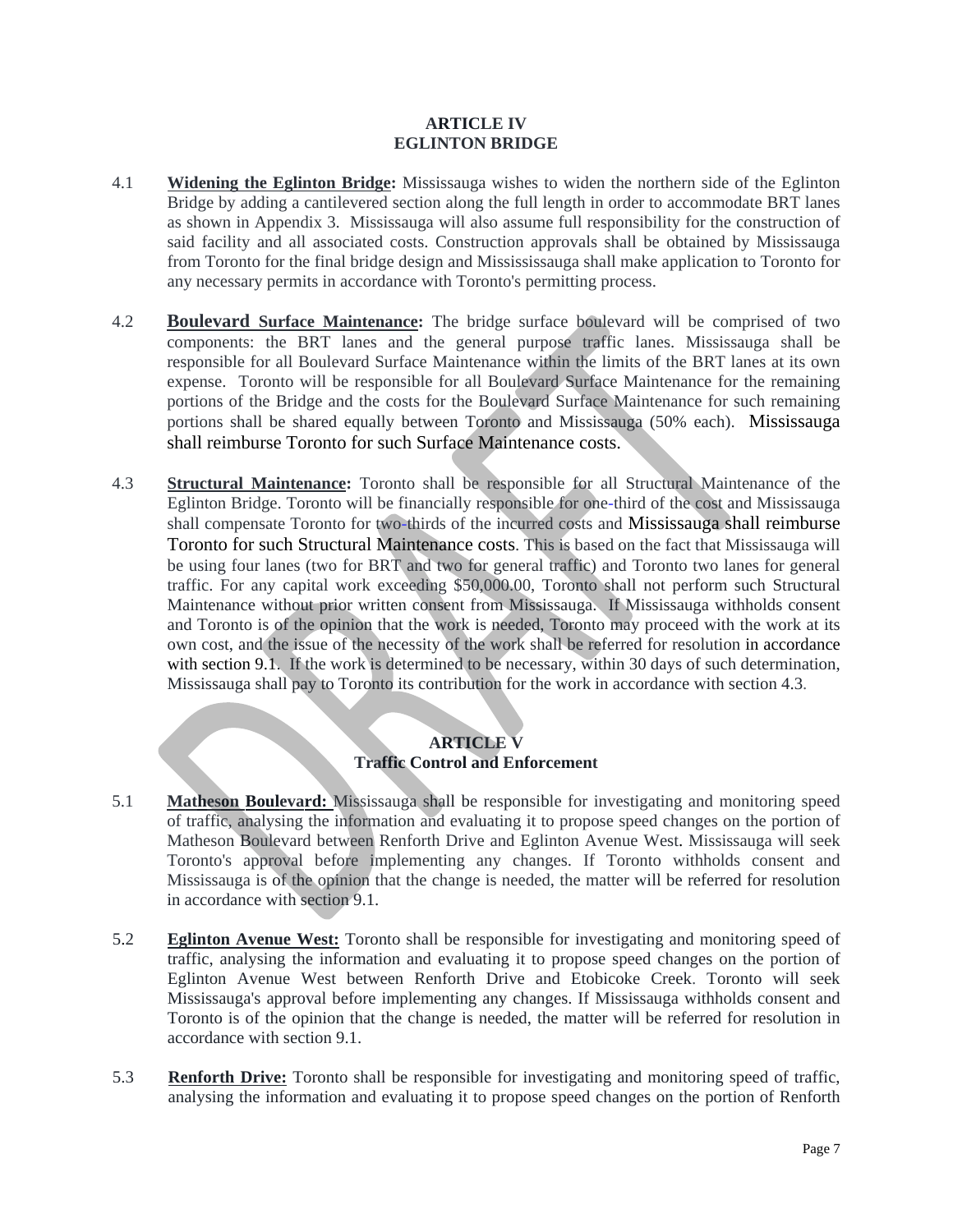Drive between Eglinton Avenue West and International Boulevard.Toronto will seek Mississauga's approval before implementing any changes. If Mississauga withholds consent and Toronto is of the opinion that the change is needed, the matter will be referred for resolution in accordance with section 9.1.

#### **ARTICLE VI PERFORMANCE**

- 6.1 **Performance of Obligations:** Each of the Parties hereto agree to perform their obligations:
	- (a) in a good and workmanlike manner;
	- (b) with all due diligence and dispatch; and,
	- (c) in compliance with all Applicable Laws.

# **ARTICLE VII INDEMNITIES AND INSURANCE**

- 7.1 **General Indemnity by Toronto:** Toronto shall indemnify and hold Mississauga harmless from and against any and all losses incurred by Mississauga or which Mississauga may suffer or become liable for, as a result of, or in connection with, or in relation to any matter arising under or in consequence of any breach of any term, obligation or covenant of Toronto contained in this Agreement or otherwise arising directly or indirectly in relation to any act, omission, error or negligence of Toronto or any of its employees,contractors, consultants or agents in the performance of any of Toronto's obligations under this Agreement.
- 7.2 **General Indemnity by Mississauga:** Mississauga shall indemnify and hold Toronto harmless from and against any and all losses incurred by Toronto or which Toronto may suffer or become liable for, as a result of or in connection with, or in relation to any matter arising under or in consequence of any breach of any term, obligation or covenant of Mississauga contained in this Agreement or otherwise arising directly or indirectly in relation to any act, omission, error or negligence of Mississauga or any of its employees, contractors, consultants or agents in the performance of any of Mississauga's obligations under this Agreement.
- performance of any of Mississauga 's obligations under this Agreement. 7.3 **Additional Indemnity by Mississauga**: Mississauga shall save, defend, and keep harmless and fully indemnify Toronto from and against any and all actions, suits, claims, executions, loss, costs, charges, damages, liens, and demands, including any post-construction damage, which may be brought against or made upon Toronto or which may be sustained, incurred or paid by Toronto as a result of, in connection with, or in consequence of, either directly or indirectly, any act, omission, error or negligence of Mississauga or any of its employees, contractors, consultants or agents with respect to the construction of the Eglinton Bridge widening as provided in Article IV. This section survives the termination or expiry of this Agreement.
- 7.4 **Insurance:** During the term of this Agreement, each Party shall obtain and maintain in full force and effect, at its own cost, Commercial General Liability insurance issued by an insurance company authorized by law to carry on business in the Province of Ontario, providing for, without limitation, coverage for third party bodily injury, property damage and personal injury. Such policy shall:
	- (a) have inclusive limits of not less than FIVE MILLION DOLLARS (\$5,000,000.00) per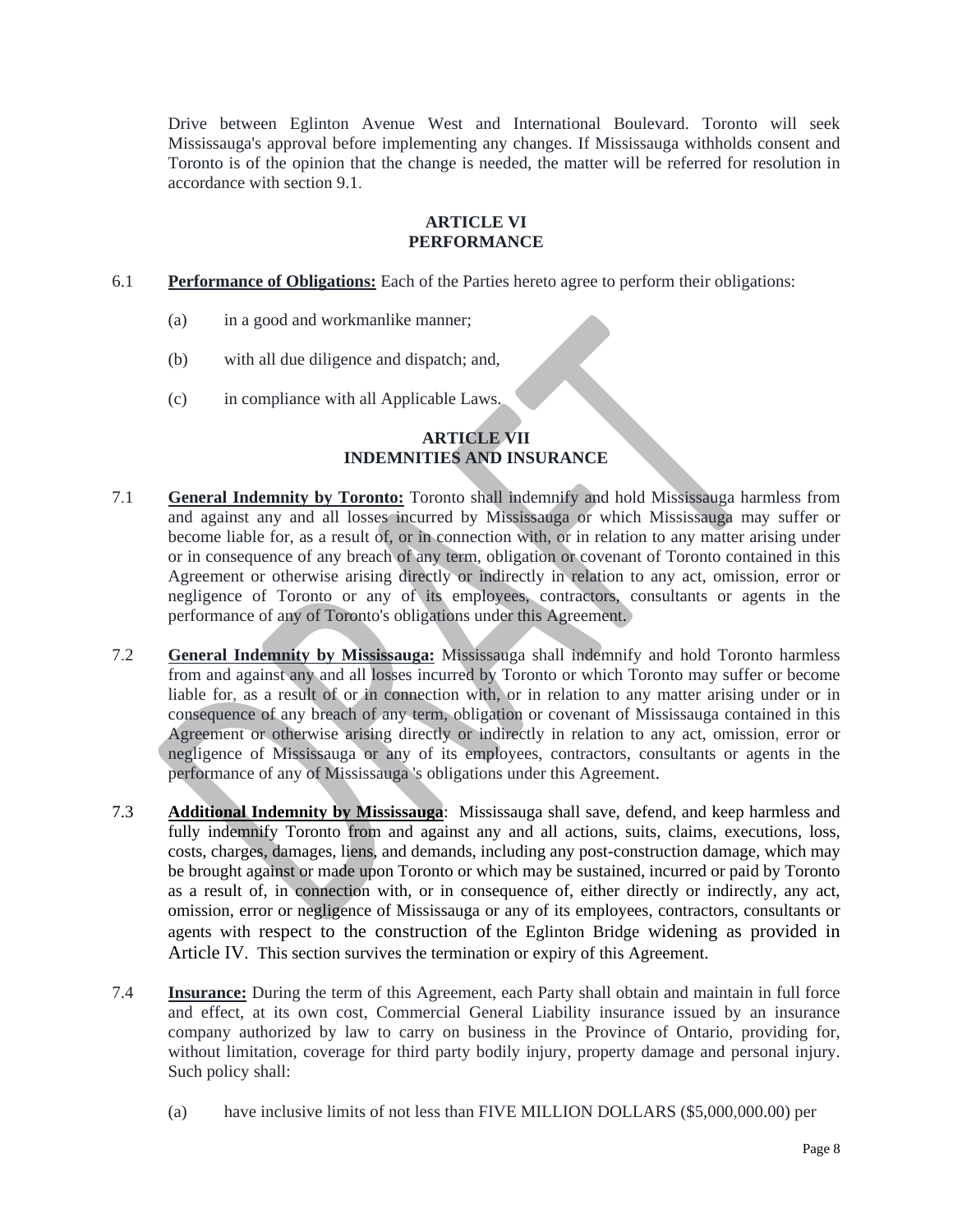occurrence;

- (b) contain a cross-liability clause endorsement of standard wording;
- (c) add the other Party as an additional insured;
- (d) not be terminated, cancelled, or materially altered unless written notice of such termination, cancellation or material alteration is given to the other Party as least thirty (30) clear days before the effective date thereof; and
- (e) require that a Party, upon the request of the other Party, shall provide proof of insurance in a form satisfactory to the other Party's insurance or risk manager.

# **ARTICLE VIII TERM AND TERMINATION**

8.1 **Term:** The term of this Agreement shall commence on the 1st day of January, 2012 and shall continue for 10 years unless terminated by either Party on not less than six months' written notice (the "Term").

# **ARTICLE IX GENERAL**

- 9.1 **Dispute Resolution:** Should either Party wish to dispute any portion of an invoice, the undisputed part of the invoice shall still be paid within the timeframe as provided in this Agreement. The disputed section shall be resolved through discussions between Mississauga's Commissioner of Transportation and Works and Toronto's General Manager of Transportation Services, or their respective successors/designates. In the event that they are unable to resolve the matter, the Parties agree that either Party may request that the matter be referred to, in the case of Toronto, the Deputy City Manager (with responsibility for the functions as performed by the Transportation Services Division) and, in the case of Mississauga, the City Manager, for discussion and resolution.
- 9.2 **Payments:** All amounts payable to either Party under this Agreement will be paid within 30 days of receipt of invoice.
- 9.3 **Interest:** All amounts payable to the Parties under this Agreement will bear simple interest at the rate of 1.25% per month (15% per year) (the "Default Rate of Interest"). Interest will be calculated and payable from and including the day after the day the amount is due until payment in full of the overdue amount is received by the other Party. Interest will be calculated only on the principal amount outstanding from time to time, and interest charges will not be added to the outstanding principal amount for purposes of calculating interest. Payments received by either Party will be applied first to outstanding interest charges and the balance (if any) will be applied to the outstanding principal amount. The Default Rate of Interest may be increased by the Parties from time to time by notice to the other Party. The rights of both Parties to charge and receive interest in accordance with this section are without prejudice to any of the other rights of both Parties in this Agreement, at law or otherwise.
- 9.4 **NSF:** Mississauga and Toronto agree to pay, immediately on demand, a charge of thirty-five dollars (\$35.00) for every cheque tendered by either Party that is not honoured by the institution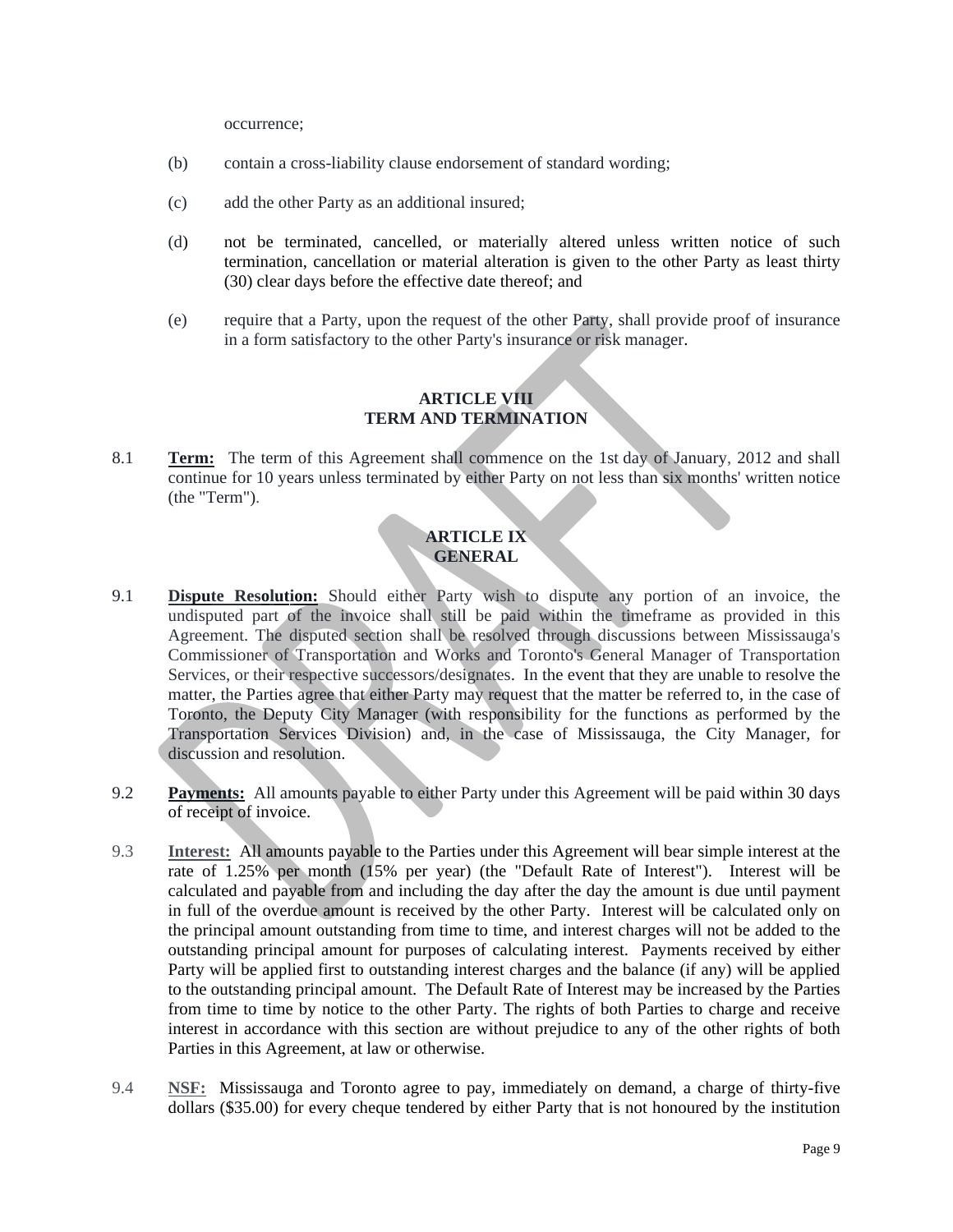on which it is drawn (the "Returned Cheque Fee"). The Returned Cheque Fee may be increased by either Party from time to time by notice to the other Party, so that it is at all times equal to the charge payable in respect of cheques tendered in payment of tax, water and court service charges that are not honoured by the institution on which they are drawn.

- 9.5 **Notice:** Any notice, demand, consent, or other communication (in this section, a Notice required or permitted to be given or made in this Agreement shall be in writing and shall be sufficiently given or made if:
	- (a) delivered in person, during normal business hours on a Business Day and left with a receptionist or other responsible employee of the relevant Party at the applicable address set forth below; or
	- (b) sent by prepaid first-class mail; or
	- (c) sent by any electronic means of sending messages including facsimile transmission which produces a paper record (Electronic Transmission) during normal business hours on a Business Day.<br>In the case of a notice to Mississauga addressed to it at:

#### THE CORPORATION OF THE CITY OF MISSISSAUGA 300 City Centre Drive, 3rd Floor Mississauga, ON L5B 3CI Attention: Martin Powell, Commissioner of Transportation and Works Facsimile Number: 905-896-5504

and in the case of a notice to Toronto addressed to it at: CITY OF TORONTO Toronto City Hall<br>24<sup>th</sup> Floor, East Tower 24<sup>th</sup> Floor, East Tower 100 Queen Street West Toronto, ON M5H 2N2 Attention: Gary Welsh, General Manager, Transportation Services Facsimile Number: (416) 392-4540

Each notice sent in accordance with this section shall be deemed to have been received:

- (a) at the time it was delivered in person;
- (b) at the beginning of business on the third (3rd) Business Day after it was mailed, excluding each Business Day during which there existed any general interruption in postal services due to strike, lock-out or other cause; or
- (c) at the start of business on the first (1st) Business Day after the day on which it was sent by electronic transmission.

Any Party may change its address for notice by giving notice to the other Parties as provided in this section.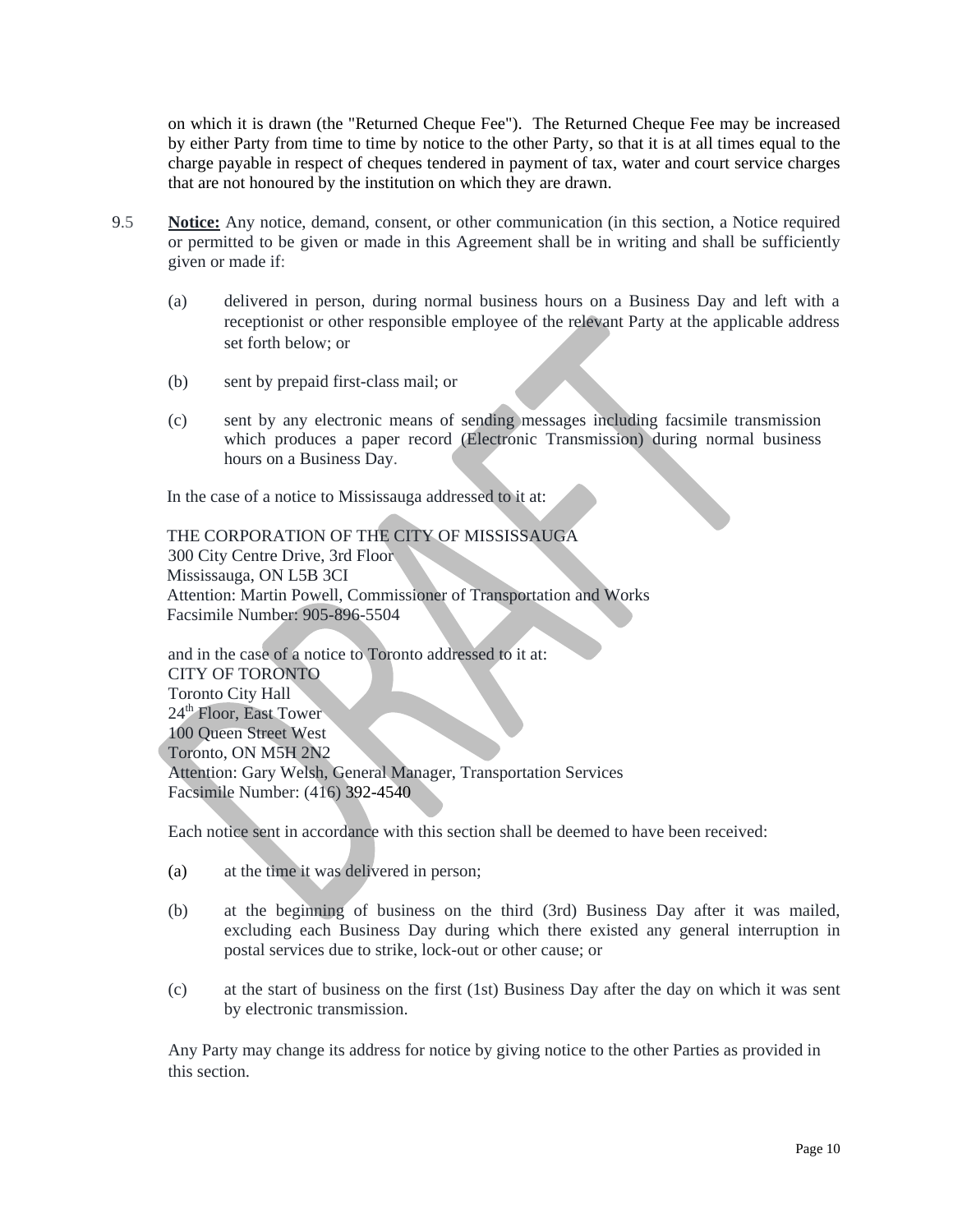- 9.6 **Further Assurances:** Each Party shall do such acts and shall execute such further documents, conveyances, deeds, assignments, transfers and the like and will cause the doing of such acts and will cause the execution of such further documents as are within its power as any other Party may, in writing, at any time and from time to time reasonably request be done and/or executed in
- order to give full effect to the provisions of this Agreement.<br>9.7 **Assignment:** The Parties shall not be entitled to assign, transfer, license or otherwise divest the benefits of their respective rights under this Agreement without the prior written consent of the other, which consent may be arbitrarily or unreasonably withheld.
- 9.8 **Binding on Successors:** This Agreement shall enure to the benefit of and be binding upon the Parties and their respective successors and permitted assigns.
- 9.9 **Force Majeure:** Except as expressly provided or otherwise in this Agreement, dates and times by which a Party is required to render performance under this Agreement shall be postponed automatically to the extent and for the period of time that such a Party is prevented from meeting them by any reason of any cause beyond its reasonable control. The Party prevented from rendering performance must, however, notify the other Party immediately and in detail of the commencement and nature of such cause: and the probable consequences thereof. Such Party must use its reasonable efforts to render performance in a timely manner utilizing to such end all resources reasonably required under the circumstances including obtaining supplies or services from other sources if same were reasonably available.
- **9.10 Independent Contractor:** In giving effect to this Agreement, no Party shall be or be deemed an agent or employee of the other Party for any purpose and that their relationship to each other shall be that of independent contractors. Nothing in this Agreement shall constitute a partnership or a joint venture between the Parties. No Party shall have the right to enter into contracts or pledge credit of or incur expenses or liabilities on behalf of the other Party.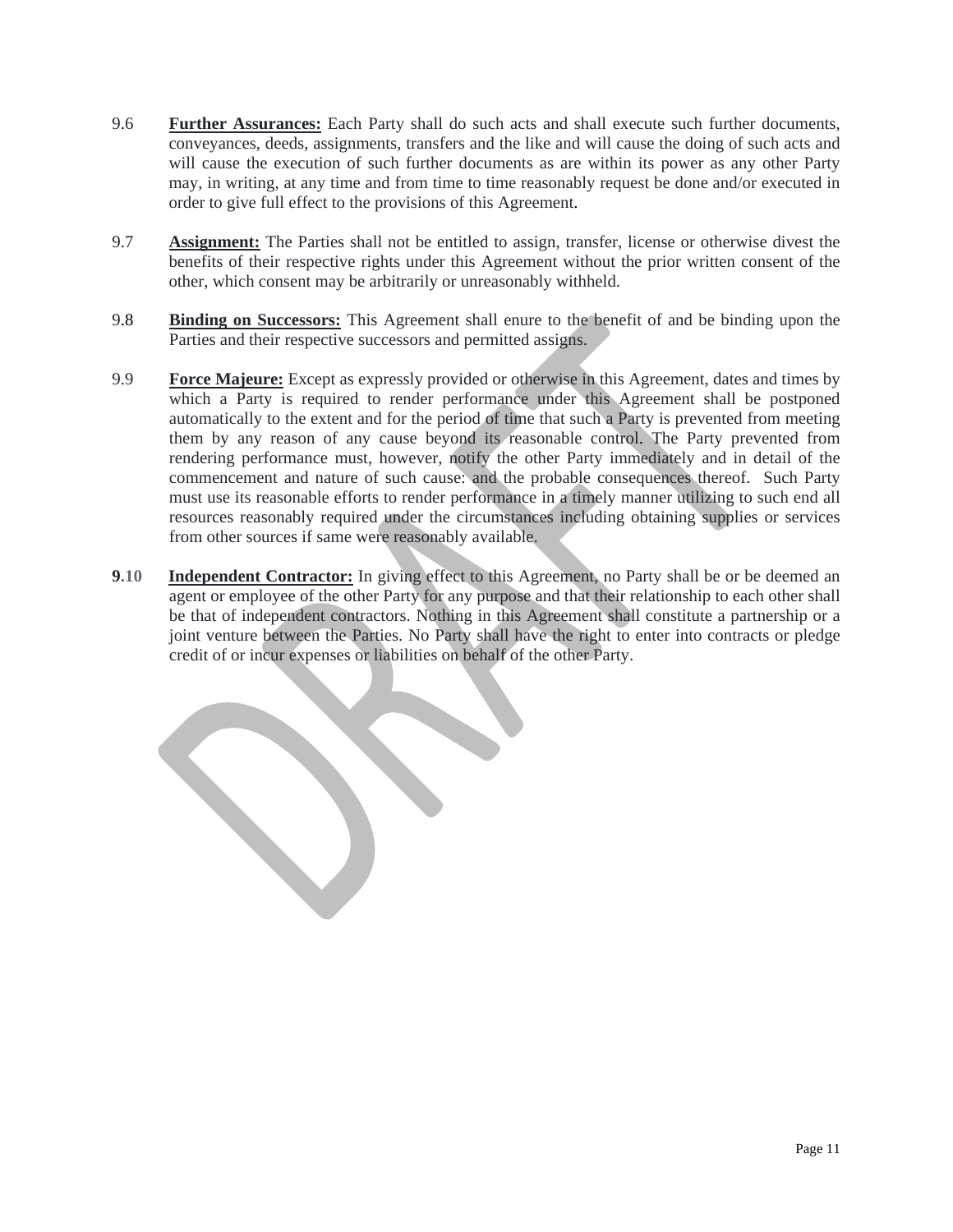9.11 The Parties intend for this Agreement to supercede and replace the October 22, 2008 Agreement. Notwithstanding this, the Parties agree that any outstanding payment obligations of the Parties arising from the terms of the October 22, 2008 Agreement for the term of that Agreement are unaffected and that the Indemnity and Insurance Provisions in the October 22, 2008 Agreement survive the replacement of that Agreement by this Agreement.

**IN WITNESS WHEREOF** the Parties have duly executed this Agreement

| Per: |                                                             |  |  |  |
|------|-------------------------------------------------------------|--|--|--|
|      | Martin Powell, Commissioner of Transportation of Works      |  |  |  |
| Per: | Crystal Greer, City Clerk                                   |  |  |  |
|      |                                                             |  |  |  |
| Per: | <b>CITY OF TORONTO</b>                                      |  |  |  |
| Per: | Cam Weldon, Deputy City Manager and Chief Financial Officer |  |  |  |
|      | Ulli S. Watkiss, City Clerk                                 |  |  |  |

#### **THE CORPORATION OF THE CITY OF MISSISSAUGA**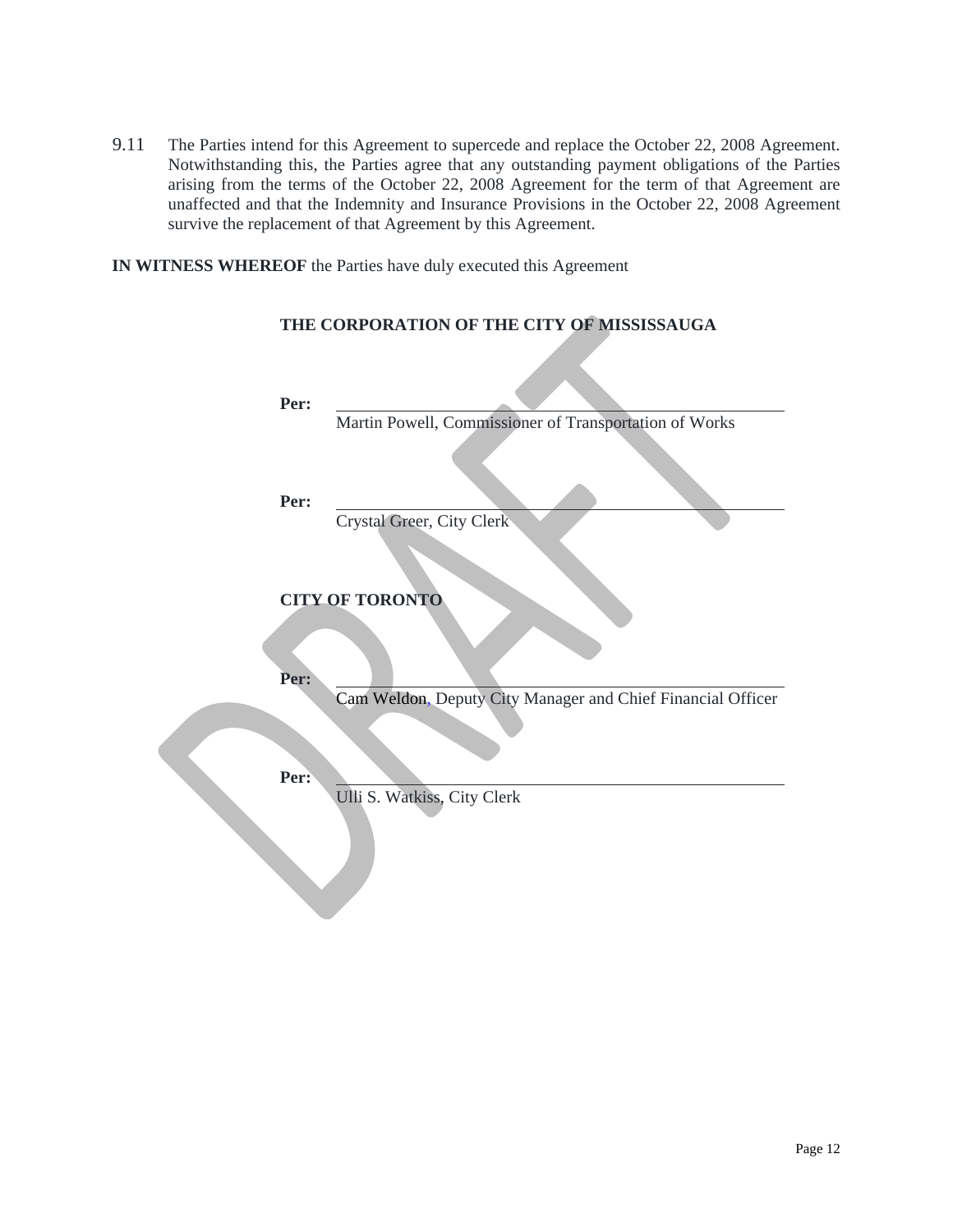# **Appendix 1**

### **Boundary Roads and Bridges**

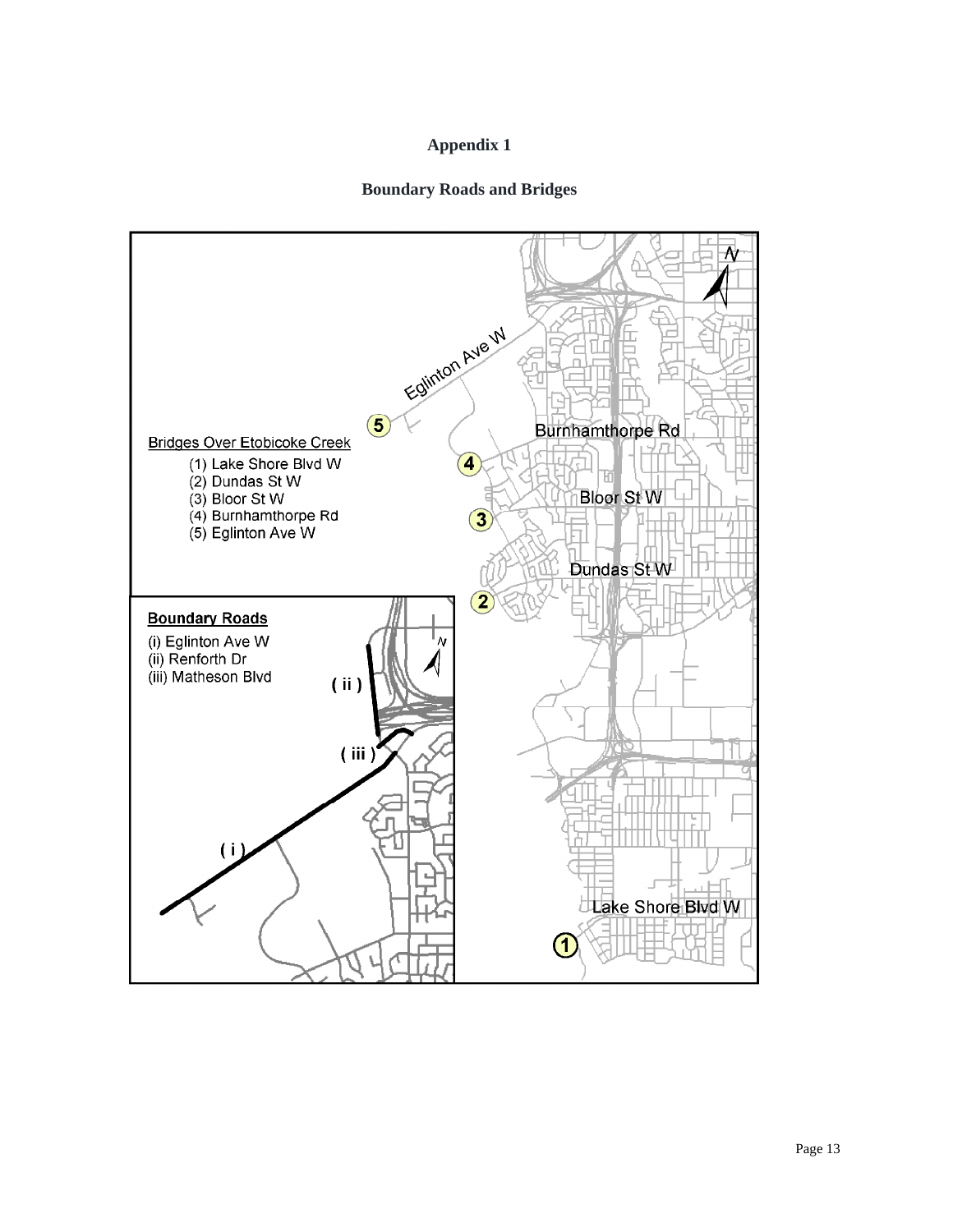### **Appendix 2**





**Bus Rapid Transit Alignment TE**